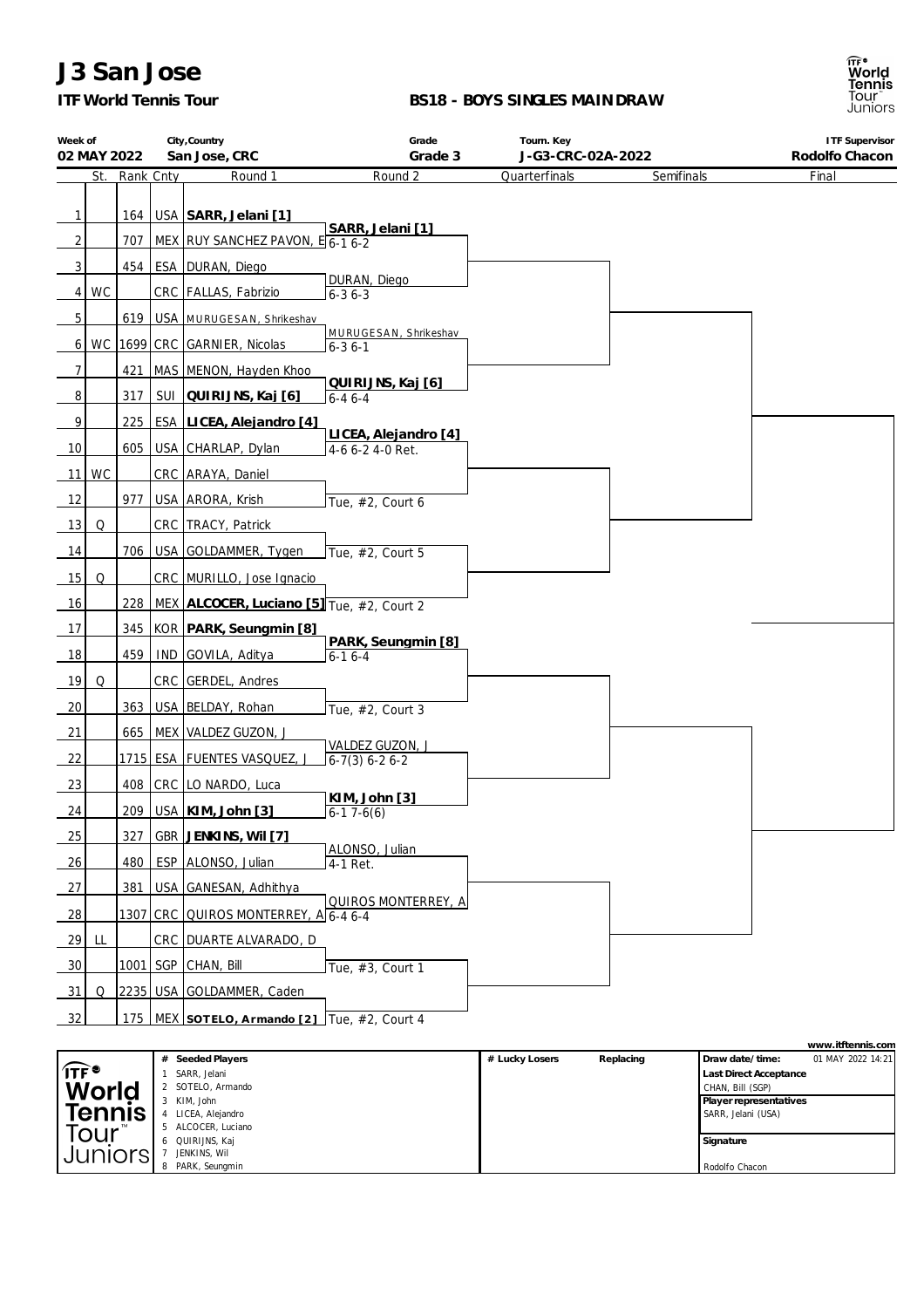### *ITF World Tennis Tour*

#### **GS18 - GIRLS SINGLES MAINDRAW**

| Week of         | 02 MAY 2022 |           | City, Country<br>San Jose, CRC            | Grade<br>Grade 3                          | Tourn. Key<br>J-G3-CRC-02A-2022 |            | <b>ITF Supervisor</b><br>Rodolfo Chacon |
|-----------------|-------------|-----------|-------------------------------------------|-------------------------------------------|---------------------------------|------------|-----------------------------------------|
|                 | St.         | Rank Cnty | Round 1                                   | Round 2                                   | Quarterfinals                   | Semifinals | Final                                   |
|                 |             |           |                                           |                                           |                                 |            |                                         |
| $\mathbf{1}$    |             |           | 156   PUR   PEREZ, Natalia [1]            |                                           |                                 |            |                                         |
| $\overline{2}$  |             |           | 732   USA   LIN, Sabrina                  | PEREZ, Natalia [1]<br>$6 - 46 - 1$        |                                 |            |                                         |
| 3               |             |           | 578   USA GRIGORAS, Patricia              |                                           |                                 |            |                                         |
| 4               |             |           | 1882 CAN AUSMAN, Sierra                   | <b>GRIGORAS, Patricia</b><br>$6 - 26 - 4$ |                                 |            |                                         |
| 5               |             |           | 2564 CRC GALLEGOS, Lucia                  |                                           |                                 |            |                                         |
| 6               |             |           | 1028   USA   ROBERTSON, Emily             | ROBERTSON, Emily<br>$6 - 22 - 66 - 2$     |                                 |            |                                         |
| 7 <sup>1</sup>  | Q           |           | BRA DE PAULA LIBERATTI, R                 |                                           |                                 |            |                                         |
| $\overline{8}$  |             |           | 366   MEX   FANTINI, Natalia [5]          | FANTINI, Natalia [5]<br>$16 - 06 - 1$     |                                 |            |                                         |
| 9               |             | 347       | $KOR$ CHOI, Onyu $[4]$                    |                                           |                                 |            |                                         |
| 10 <sup>1</sup> | Q           |           | USA   WEBSTER, Sophia                     | Tue, #1, Court 3                          |                                 |            |                                         |
| 11              | Q           |           | 2044 SVK VAVROVA, Yasmin                  |                                           |                                 |            |                                         |
|                 | $12$ WC     |           | CRC RICO MORAN, A                         | VAVROVA, Yasmin<br>$6 - 26 - 1$           |                                 |            |                                         |
| 13              |             |           | 1017 USA DARYAIE, Sofia                   |                                           |                                 |            |                                         |
| 14              |             |           | 606 CHN ZHOU, Xintong                     | Tue, #1, Court 2                          |                                 |            |                                         |
| 15              |             |           | 2564 CRC CHAVES, Mariana                  |                                           |                                 |            |                                         |
| 16              |             | 520       | USA DUTTA, Maya [8]                       | Tue, #1, Court 5                          |                                 |            |                                         |
| 17              |             | 394       | CHI GOLDSMITH WEINREICH, P [7]            |                                           |                                 |            |                                         |
|                 |             |           | 18 WC 2361 USA SIMMERING, B               | SIMMERING, B<br>$6 - 26 - 1$              |                                 |            |                                         |
| 19              |             |           | 1075 USA RUSSELL, Alden                   |                                           |                                 |            |                                         |
| 20 <sub>l</sub> | WC          |           | CRC RODRIGUEZ CHANTO, M Tue, #1, Court 6  |                                           |                                 |            |                                         |
| 21              |             |           | 596   DEN   MALMKJAER, E                  |                                           |                                 |            |                                         |
| 22              | Q           |           | USA AYTOYAN, Maria                        | Tue, #2, Court 1                          |                                 |            |                                         |
| 23              |             |           | 535   CRC   ALFARO, Nicole                |                                           |                                 |            |                                         |
| 24              |             |           | 268   KOR   JANG, Gaeul [3]               | JANG, Gaeul [3]<br>$6 - 36 - 1$           |                                 |            |                                         |
| 25              |             |           | 372 USA ROLLS, Kaitlyn [6]                |                                           |                                 |            |                                         |
| <u>26</u>       |             |           | 1976 JAM DIBBS, Katherine                 | ROLLS, Kaitlyn [6]<br>$6-16-2$            |                                 |            |                                         |
| 27              |             |           | 718 AUS FRASSER KAWARATANI, T             |                                           |                                 |            |                                         |
| 28              | <b>WC</b>   |           | CRC OBREGON MIRAMBELL, V Tue, #1, Court 1 |                                           |                                 |            |                                         |
| 29              |             |           | 2719 USA   BOWMAN, Addison                |                                           |                                 |            |                                         |
| 30              | LL.         |           | 2896 CRC MOREIRA, Lizmeyl                 | BOWMAN, Addison<br>$6 - 06 - 1$           |                                 |            |                                         |
| $\frac{31}{2}$  |             |           | 1387 USA SCHAFER, Brooke Lynn             |                                           |                                 |            |                                         |
| 32              |             |           | 196 MEX MARTINEZ HERNANDEZ. M [2]         | Tue, #1, Court 4                          |                                 |            |                                         |

|                                  |                               |                |           |                               | www.itftennis.com |
|----------------------------------|-------------------------------|----------------|-----------|-------------------------------|-------------------|
|                                  | Seeded Players                | # Lucky Losers | Replacing | Draw date/time:               | 01 MAY 2022 13:35 |
| $\widehat{\mathsf{ITF}}^\bullet$ | PEREZ, Natalia                |                |           | <b>Last Direct Acceptance</b> |                   |
| <b>World</b>                     | MARTINEZ HERNANDEZ, Maria Fer |                |           | BOWMAN, Addison (USA)         |                   |
|                                  | JANG, Gaeul                   |                |           | Player representatives        |                   |
| <b>Tennis</b>                    | CHOI, Onyu                    |                |           | FANTINI, Natalia (MEX)        |                   |
| Tour                             | FANTINI, Natalia              |                |           |                               |                   |
|                                  | ROLLS, Kaitlyn                |                |           | Signature                     |                   |
| Juniors                          | GOLDSMITH WEINREICH, Paloma   |                |           |                               |                   |
|                                  | DUTTA, Maya                   |                |           | Rodolfo Chacon                |                   |

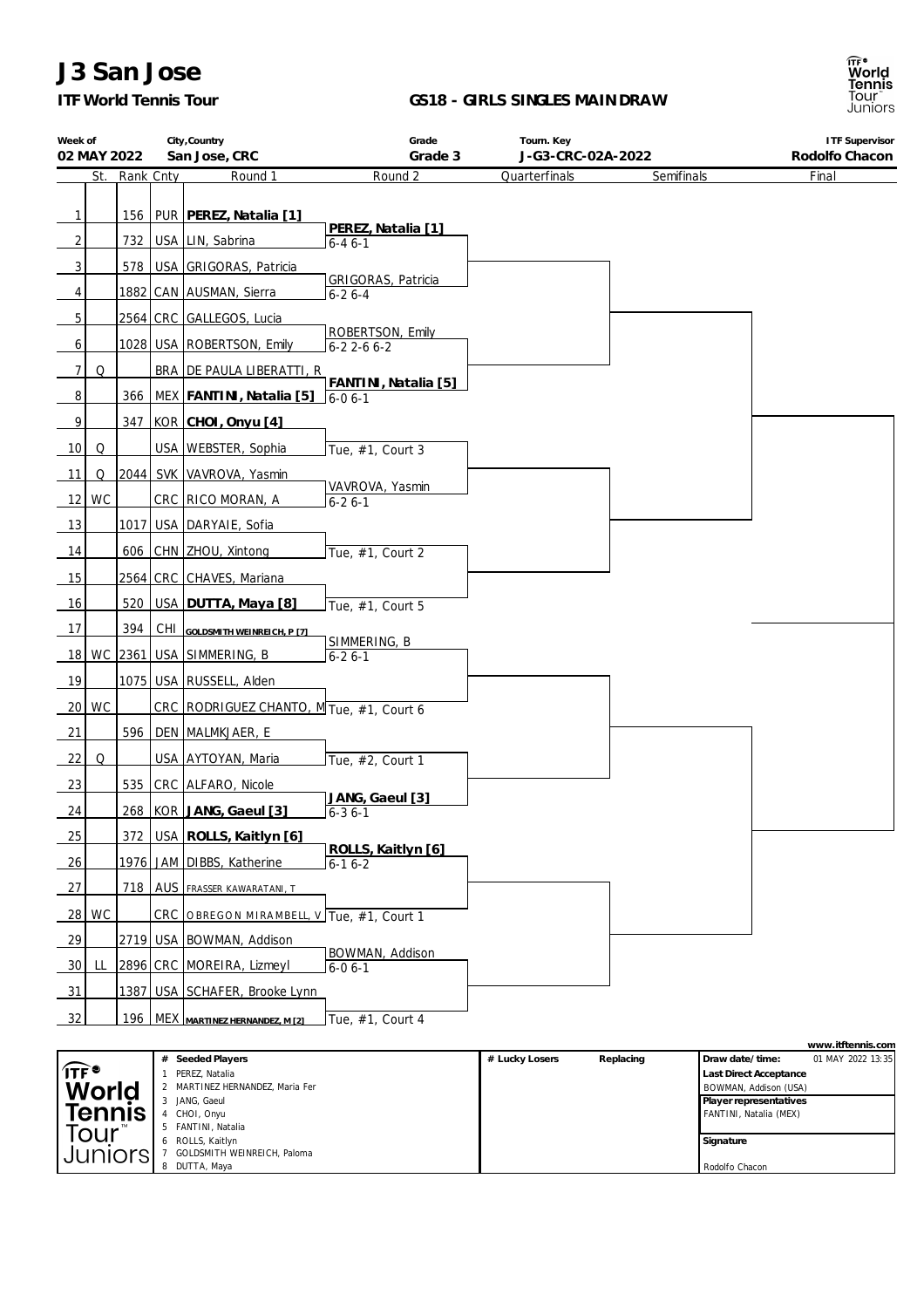### *ITF World Tennis Tour*

#### **BD18 - BOYS DOUBLES MAINDRAW**

| Week of<br>02 MAY 2022 | City, Country<br>San Jose, CRC |     |                                                                  | Grade<br>Grade 3 | Tourn. Key<br>J-G3-CRC-02A-2022 | <b>ITF Supervisor</b><br>Rodolfo Chacon |
|------------------------|--------------------------------|-----|------------------------------------------------------------------|------------------|---------------------------------|-----------------------------------------|
| St.                    | Rank Cnty                      |     | Round 1                                                          | Quarterfinals    | Semifinals                      | Final                                   |
| 1                      |                                |     | 228   MEX ALCOCER, Luciano [1]<br>175   MEX SOTELO, Armando      |                  |                                 |                                         |
| 2                      |                                |     | CRC GERDEL, Andres<br>CRC RODRIGUEZ, David Jose                  | Tue, #4, Court 2 |                                 |                                         |
| 3                      |                                |     | CRC   DUARTE ALVARADO, D<br>CRC MURILLO, Jose Ignacio            |                  |                                 |                                         |
| 4                      |                                |     | CRC CACERES, Andres<br>2235 USA GOLDAMMER, Caden                 | Tue, #5, Court 1 |                                 |                                         |
| 5                      | 363<br>209                     |     | USA   BELDAY, Rohan [3]<br>USA KIM, John                         |                  |                                 |                                         |
| 6                      | 707                            |     | 408   CRC LO NARDO, Luca<br>MEX RUY SANCHEZ PAVON, Ernesto       | Tue, #4, Court 6 |                                 |                                         |
| $\overline{7}$         | 977<br>665                     |     | USA ARORA, Krish<br>MEX VALDEZ GUZON, Juan Pablo                 |                  |                                 |                                         |
| 8                      |                                |     | CRC GESUMARIA, Nicola<br>CRC   TRACY, Patrick                    | Tue, #4, Court 4 |                                 |                                         |
| 9                      | 480<br>619                     |     | ESP ALONSO, Julian<br>USA MURUGESAN, Shrikeshav                  |                  |                                 |                                         |
| 10                     |                                |     | CRC ARAYA, Daniel<br>CRC   FALLAS, Fabrizio                      | Tue, #5, Court 5 |                                 |                                         |
| 11                     | 459                            |     | 1001   SGP   CHAN, Bill<br>IND GOVILA, Aditya                    |                  |                                 |                                         |
| 12                     |                                |     | 421   MAS   MENON, Hayden Khoo [4]<br>345   KOR   PARK, Seungmin | Tue, #5, Court 4 |                                 |                                         |
| 13                     |                                |     | 1699 CRC GARNIER, Nicolas<br>1307 CRC QUIROS MONTERREY, Adrian   |                  |                                 |                                         |
| 14                     | 317                            | SUI | 706   USA GOLDAMMER, Tygen<br>QUIRIJNS, Kaj                      | Tue, #5, Court 6 |                                 |                                         |
| 15                     |                                |     | 454   ESA   DURAN, Diego<br>1715 ESA FUENTES VASQUEZ, J          |                  |                                 |                                         |
| 16                     | 381                            |     | USA GANESAN, Adhithya [2]<br>164   USA SARR, Jelani              | Tue, #4, Court 5 |                                 |                                         |